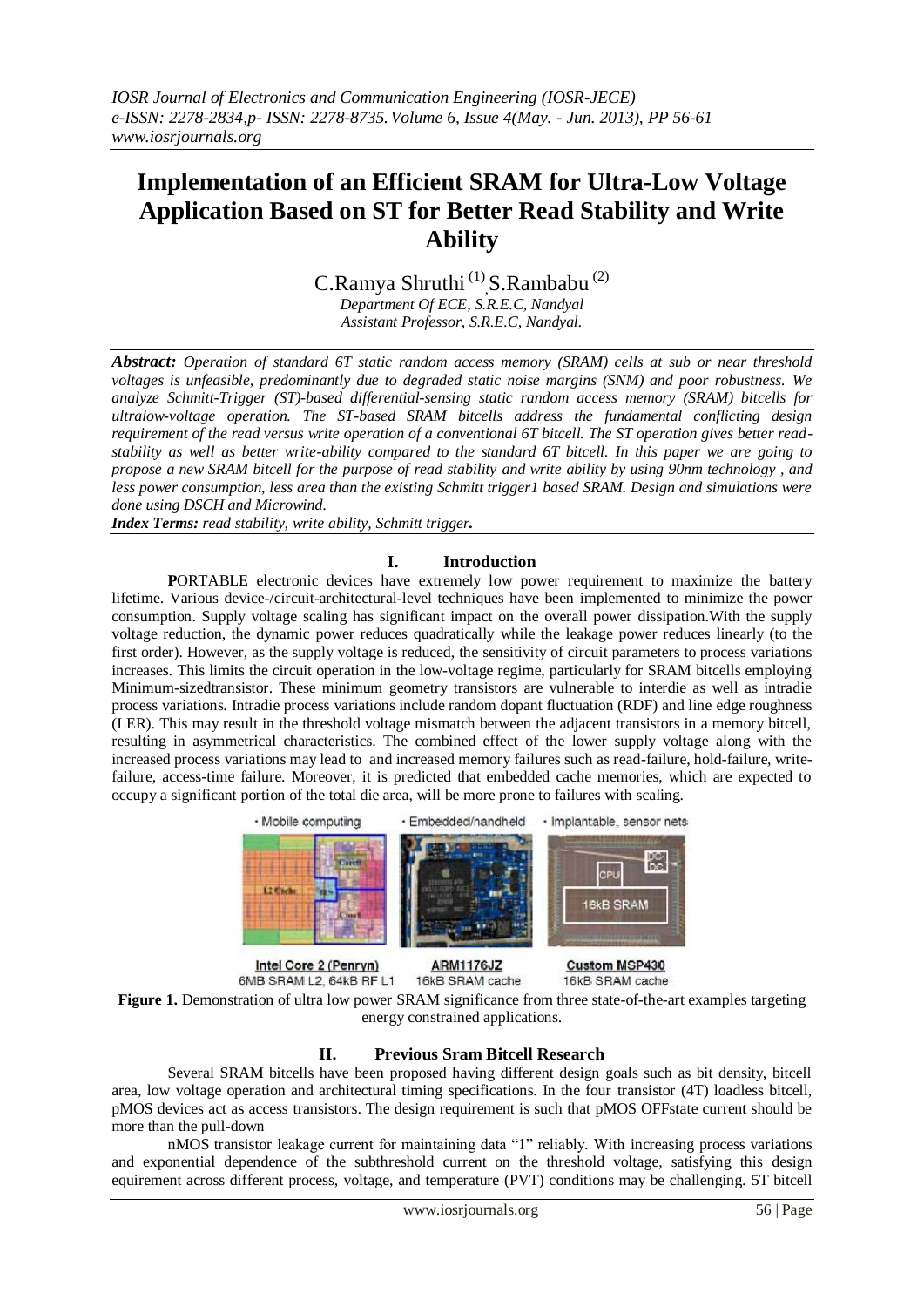consists of asymmetric cross coupled inverters with a single bitlin. Separate bitline precharge voltages are used for read and write operations. The intermediate read bitline precharge voltage requires a dc–dc converter. Tracking the read precharge voltage across PVT corners would require additional design margins in bitcell sizing and may limit its ap-plicability. A 6T bitcell comprises of two cross-coupled CMOSinverters, the contents of which can be ac cessed by two nMOS access transistors. The 6T bitcell is the "*de facto*" memory bitcell used in the present SRAM designs. A single-ended 6T bitcell uses a full transmission gate at one side.

Write-ability is achieved by modulating the virtual-VCC and virtual-VSS of one of the inverters. The single-ended 7T bitcell proposed separately by Tawfik *et al.* and Suzuki consists of single-ended write operation and a separate read port. Single-ended write operation in this 7T bitcell needs either asymmetrical inverter characteristics or differential VSS/VCC bias. Takeda *et al.* have proposed another single-ended 7T bitcell in which an extra transistor is added in the pull-down path of one of the inverters. During read mode, the extra transistor is turned OFF, isolating the corresponding storage node from VSS. This results in read-disturb-free operation. In a differential 7T bitcell, the feedback between the two inverters is cut off during the write operation. Successful write operation necessitates skewed inverter sizing, resulting in asymmetrical noise margins. In a single-ended 8T bitcell, extra transistors are added to the conventional 6T bitcell to separate read and write operation. Liu and Kursun have proposed a 9T



Fig2:circuit diagram of some of sram structures.

## **III. Need Of Schmitt Trigger Based Sram Designs**

In order to resolve the conflicting read versus write design requirements in the conventional 6T bitcell, the Schmitt Trigger (ST) principle for the cross-coupled inverter pair is applied. A Schmitt trigger is used to modulate the switching threshold of an inverter depending on the direction of the input transition. In the existing ST SRAM bitcells, the feedback mechanism is used only in the pull-down path, as shown in figure1.During input transition, the feedback transistor (NF) tries to preserve the logic "1" at output node by raising the source voltage of pull-down nMOS (N1). This results in higher switching threshold of the inverter with very sharp transfer characteristics. Since a read-failure is initiated by a input transition for the inverter storing logic "1," higher switching threshold with sharp transfer characteristics of the Schmitt trigger gives robust read operation.

For the input transition, the feedback mechanism is not present. This results in smooth transfer characteristics that are essential for easy write operation. Thus, input-dependent transfer characteristics of the Schmitt trigger improves both read-stability as well as write-ability of the SRAM bitcell. To maintain the clarity of the discussion, the ST bitcell in [10][11] is termed the "ST-1" bitcell while the other ST bitcell is termed the "ST-2" bitcell shown in the Figures3 and 4 respectively.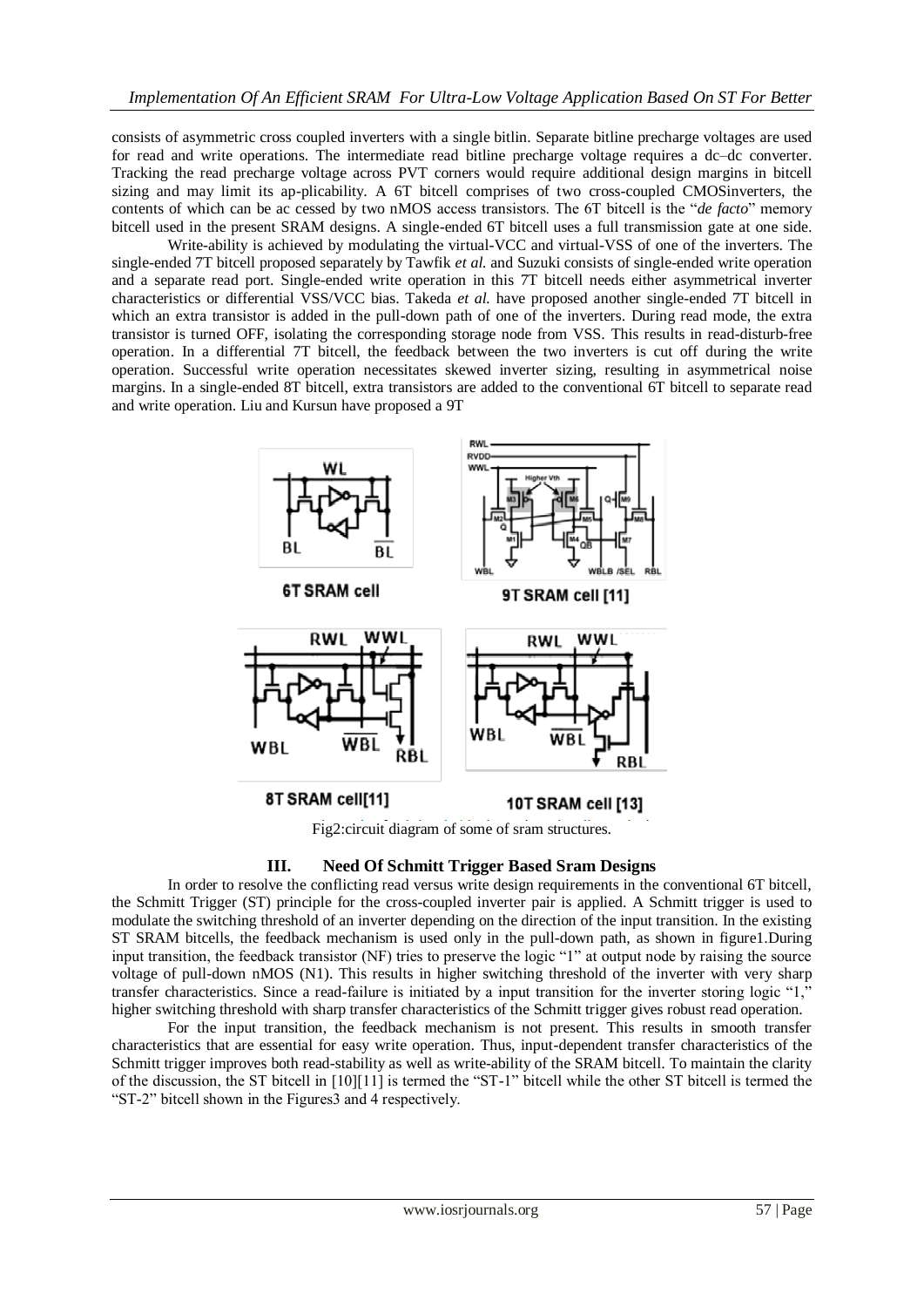*Implementation Of An Efficient SRAM For Ultra-Low Voltage Application Based On ST For Better* 



Fig3:st-1 cell



Fig4:layout of st-1 cell



Fig4:st-2 cell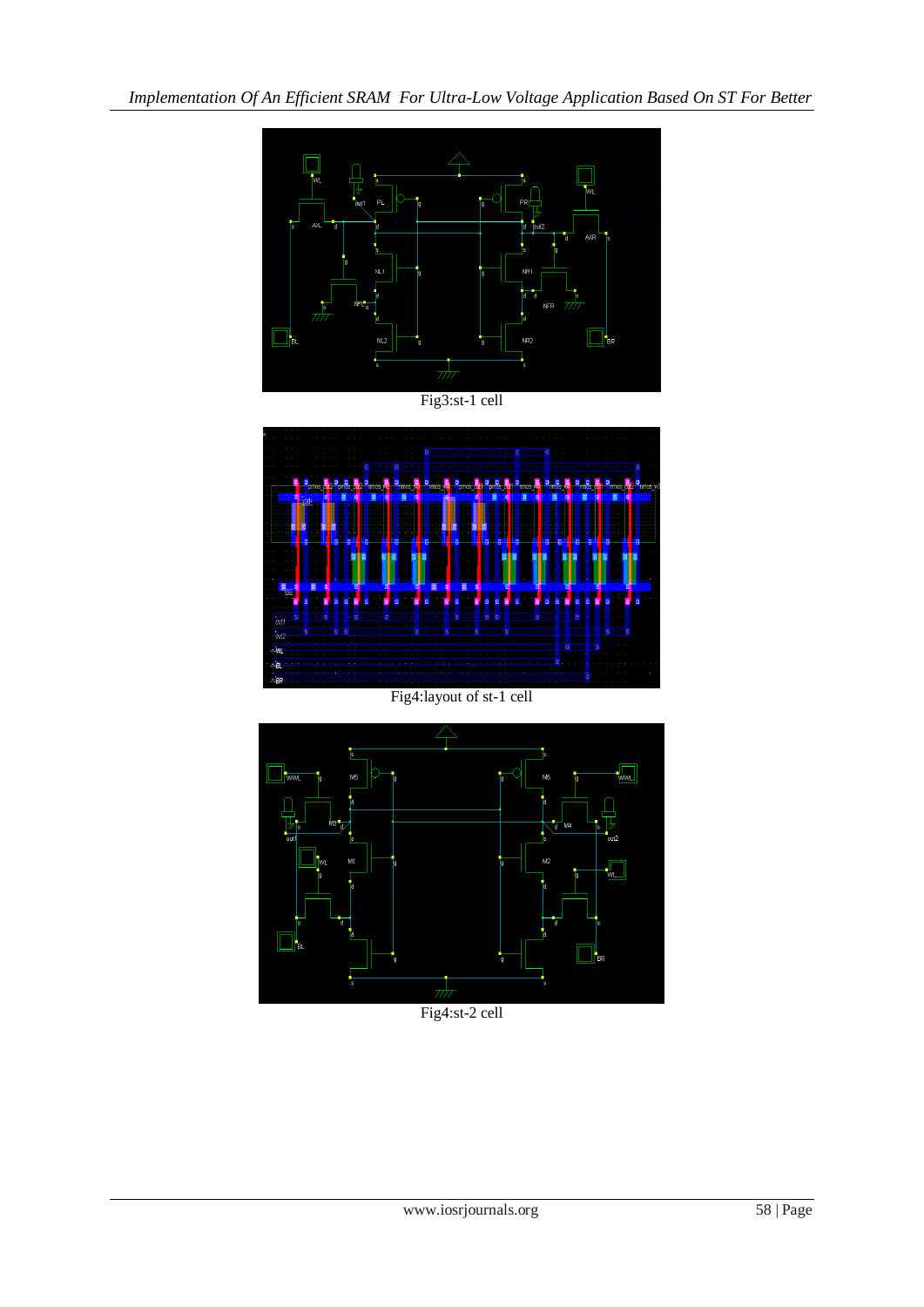*Implementation Of An Efficient SRAM For Ultra-Low Voltage Application Based On ST For Better* 



Fig5:st-2 layout diagram

## **IV. Performance Analysis Of Sram Architectural Co-Design**

This section resents the performance analysis of SRAM bitcells such as 6T, 8T, 9T, and 10T with PVT variations. The simulations are carried out in microwind using 90nm technology.



Fig7:waveform of st-1 sram cell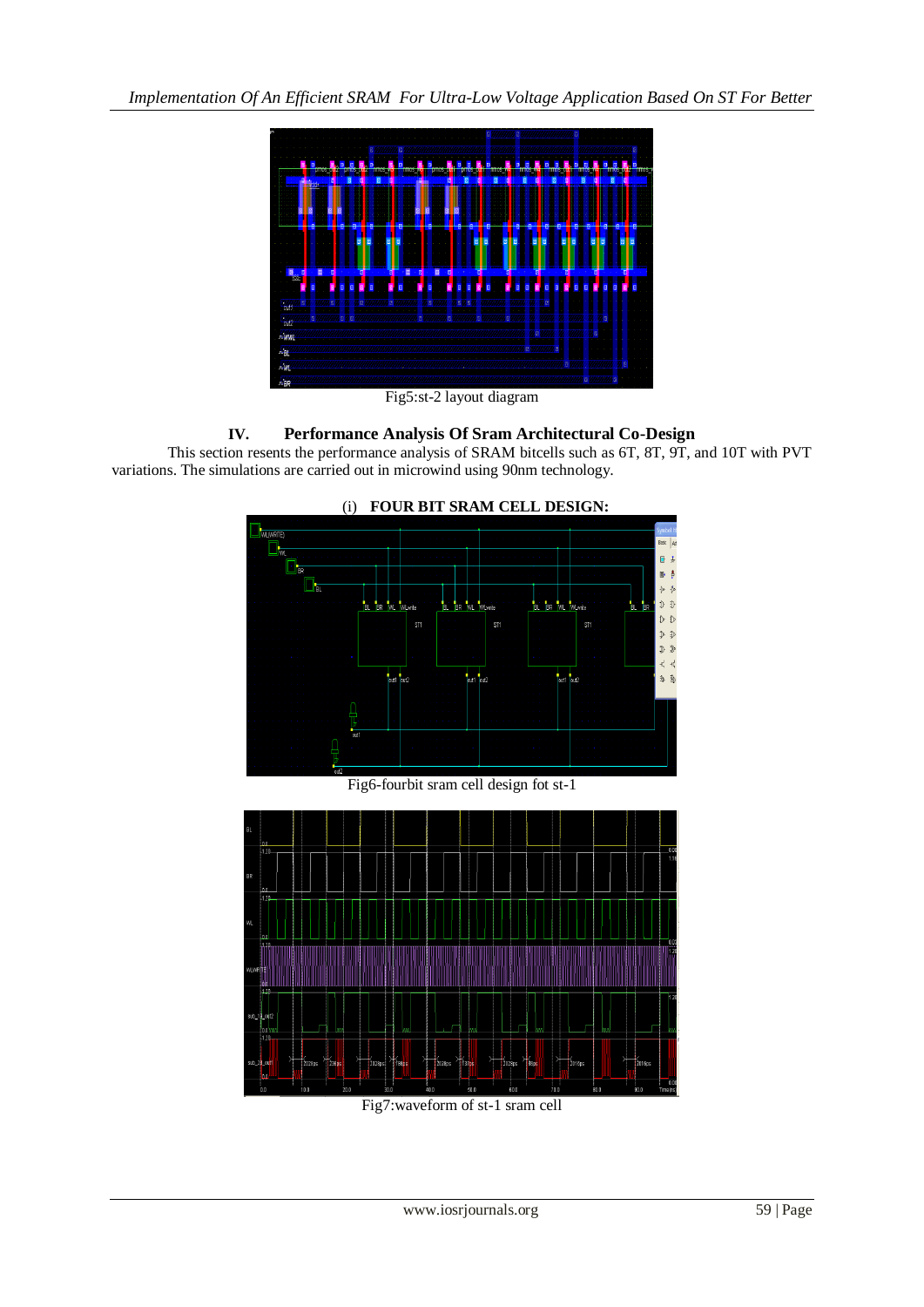

Fig8: fourbit sram cell design fot st-2



Fig9: waveform of st-2 sram cell



Power graph analysis for 4t to 10t sram design cells